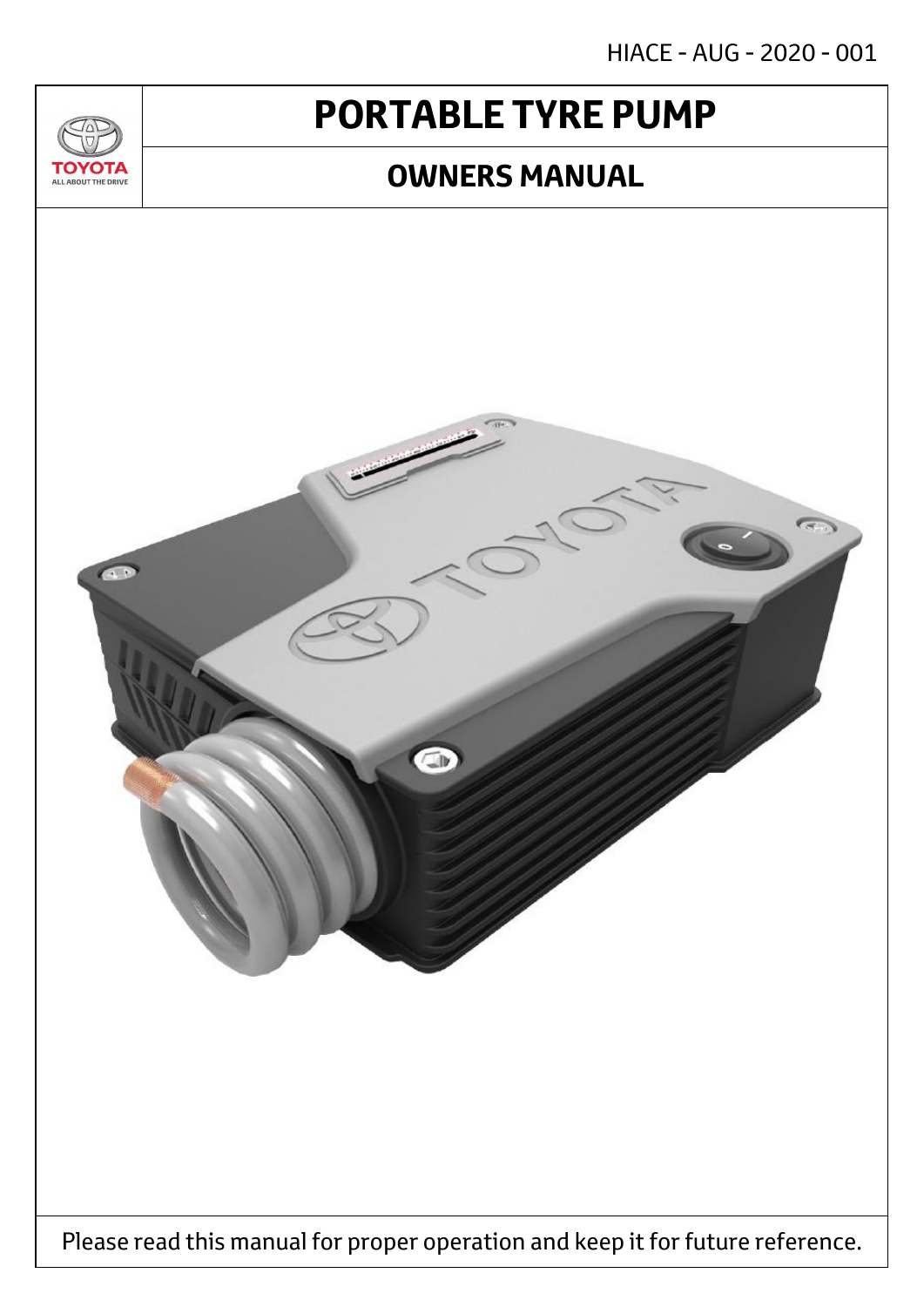HIACE - AUG - 2020 - 001



# **TABLE OF CONTENTS**

## **PORTABLE TYRE PUMP**

| <b>Section</b> | <b>Title</b>                          | Page           |
|----------------|---------------------------------------|----------------|
| 1.0            | <b>Statements</b>                     |                |
| 1.1            | <b>Safety Instructions</b>            | 1              |
| 2.0            | <b>Getting Started</b>                |                |
| 2.1            | Product over view                     | $\overline{2}$ |
| 2.2            | <b>Features</b>                       | $\overline{2}$ |
| 3.0            | <b>Operating 12V-DC Tyre Inflator</b> |                |
| 3.1            | Description of operation              | 3              |
| 3.2            | Inflating tyres                       | 3              |
| 3.3            | Inflatables                           | 4              |
|                |                                       |                |
| 4.0            | <b>Product / Device specification</b> |                |
| 4.1            | Specification                         | 5              |

Please read this manual for proper operation and keep it for future reference.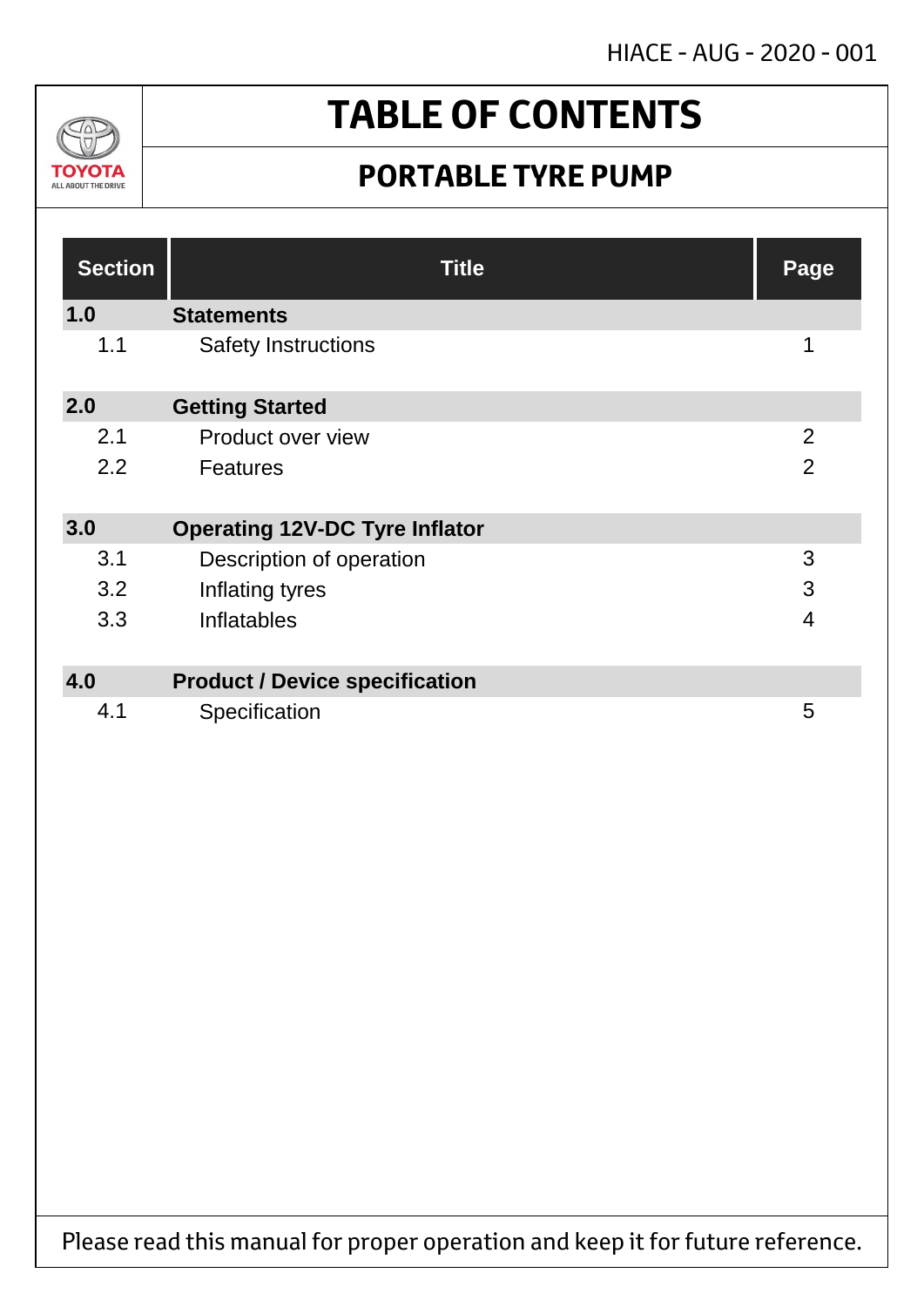# **SECTION 1.0**

### **Statements**

#### **Safety Instructions 1.1**

### **Warning**

ALL AROUT THE DRIV

WARNING: Risk of bursting. Over inflating tyre can cause tyre to burst. Double check the rated pressure values recommended for your vehicle. (refer owner's manual)

### **Caution**

Be careful not to over inflate. Do not leave inflator unattended while the unit is running. Avoid bursting due to over inflation.

### **Safety measurement in the event of a breakdown**

Park the vehicle as far away as possible from flowing traffic. Switch on the hazard warning lights. Engage streeing lock and the wheels in the straight ahead position. Apply handbrake and engage gear into . All occupants should get out of the vehicle and wait outside the danger zone. Place warning triangle to alert traffic. Conform to traffic laws.

### **Tips**

- $\Box$  It is strongly recommended that you keep the vehicle's engine running while using the inflator to prevent discharge of your vehicle's battery. Inflator performance is also enhanced when operating inflator with vehicle engine running.
- $\Box$  Do Not leave the inflator unattended when the unit is in operation
- □ Pay attention to the pressure values of inflator when inflating. Prevent pressure values exceeding the value suggested by manufacturer. (refer owner's manual)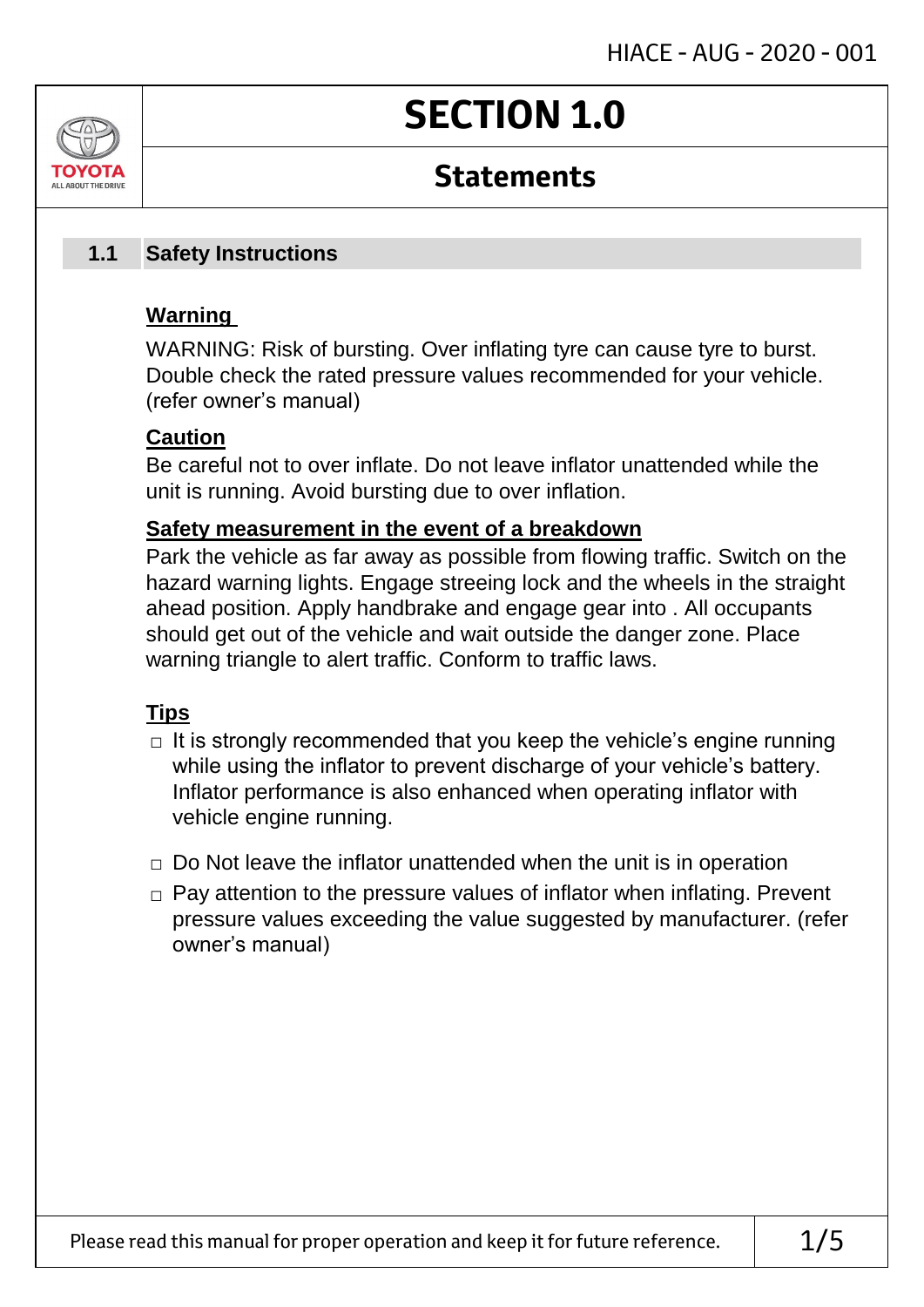# **SECTION 2.0**

## **Getting Started**

#### **Product Overview 2.1**

The 12V DC inflator comes with a cigarette lighter plug that plugs right into your vehicle's cigarette lighter socket to inflate tyres, mattresses, balls and other inflatables.

#### **Features 2.2**

Jn

TOVOIL ALL ABOUT THE DRIVE

- □ Tyre inflator, with LED backlight and easy to read pressure gauge.
- $\Box$  Highly effective work light.
- □ Perfect for filling car & bicycle tyres, athletic balls, air mattresses, rafts, etc.
- □ Compact size for easy carrying and storing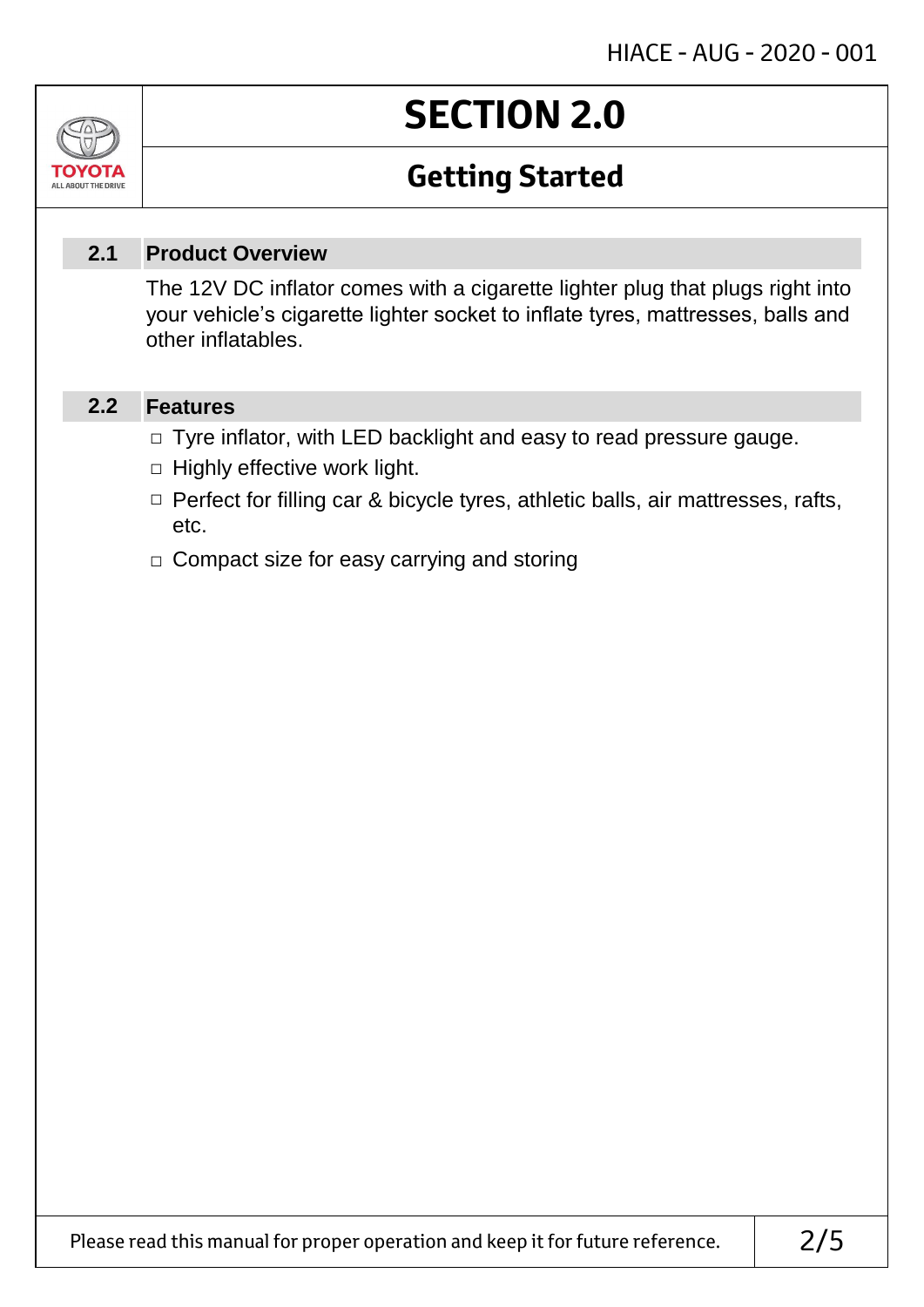

# **SECTION 3.0**

## **Operating Portable Tyre Pump**

#### **Discription of operation 3.1**

- $_\square$  ON/OFF switch:"ON" to start unit and "OFF" to shut off the power at the end of use.
- $\Box$  Pressure gauge: easy to read pressure values.
- $\Box$  Brass connector: used with the accessory of inflator or used to inflate standard tyre.
- $\Box$  Inflation needle: attaches to brass connector to be used to inflate sport balls.
- $\Box$  Plastic nozzle: attaches to brass connector to be used to inflate toys and air mattresses.

#### **Inflating tyres 3.2**

- 1. Attach the brass connector on the end of the air hose to the tyre valve stem. (See Fig.1)
- 2. Be sure to screw the valve stem threads tightly. (See Fig.2).
- 3. To inflate simply plug the power cord into cigarette lighter socket.
- 4. With the vehicle running, place ON/OFF switch to "ON" position and begin inflation.
- 5. When pressure gauge reaches desired pressure, place the ON/OFF switch to "OFF" position. Disconnect the power plug and remove the brass connector from the tyre valve stem.



**Fig 1. Fig 2.**

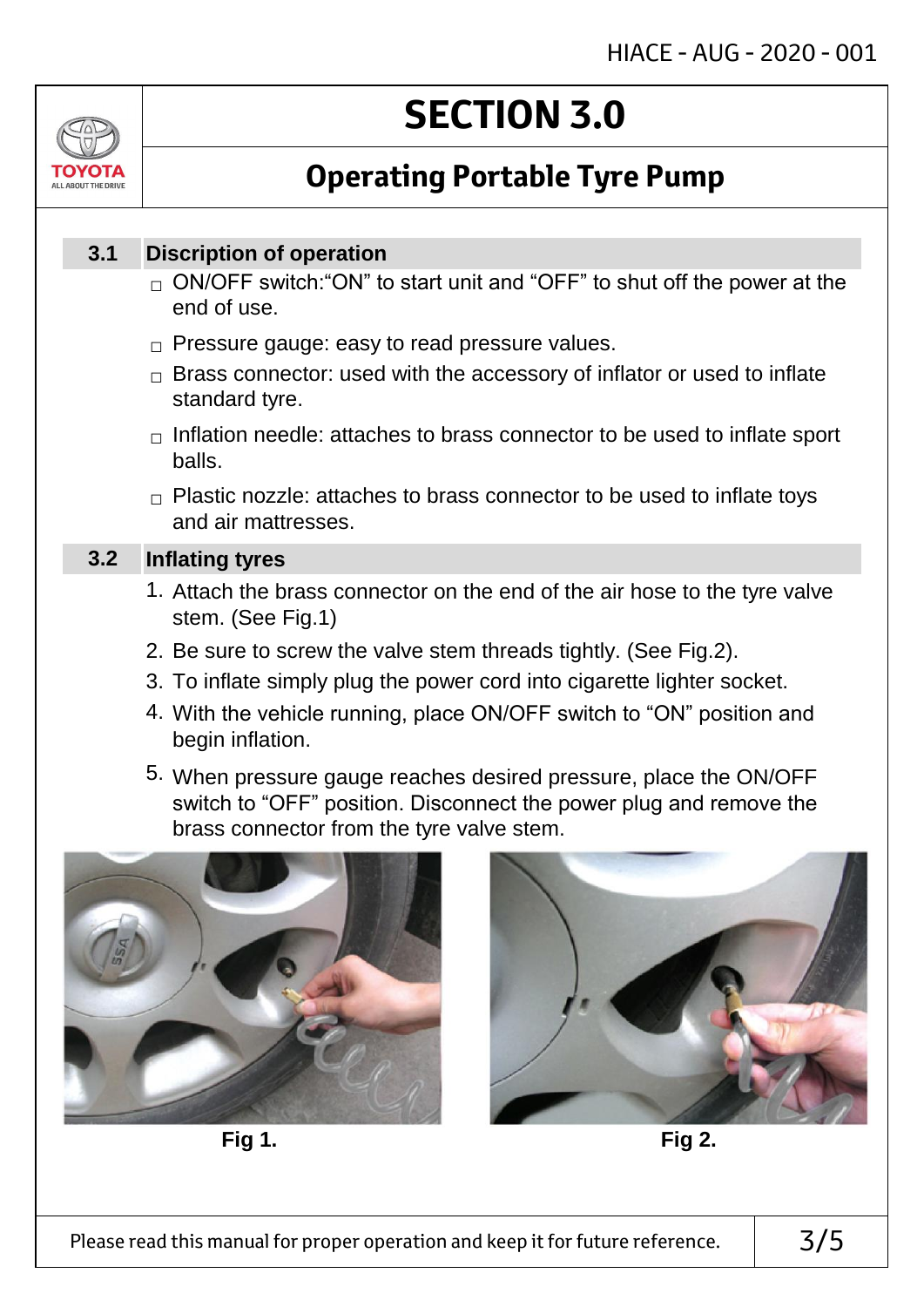

# **SECTION 3.0**

## **Operating Portable Tyre Pump**

#### **Inflatables 3.3**

### **(Balls, Beach Toys, Air Mattresses etc.)**

- 1. Attach the appropriate needle or nozzle to the brass connector.
- 2. Insert the needle or nozzle into the item that you wish to inflate.
- 3. Plug the 12Volt power cord on the inflator into cigarette lighter socket of the vehicle.
- 4. With the vehicle running, place the ON/OFF switch to "ON" position.
- 5. When the object is completely inflated to desired firmness, place the ON/OFF switch to "OFF" position.